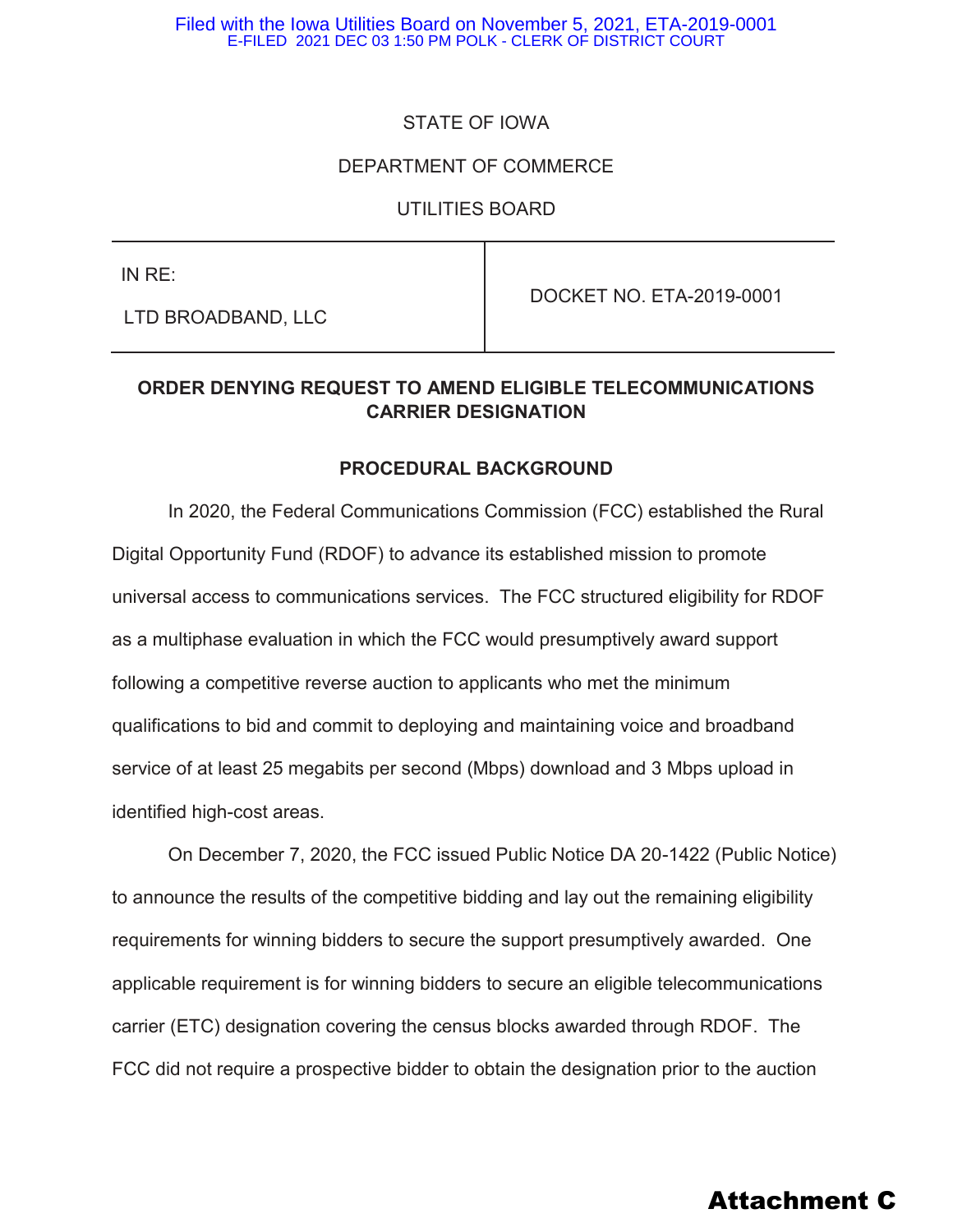## DOCKET NO. ETA-2019-0001 PAGE 2 Filed with the Iowa Utilities Board on November 5, 2021, ETA-2019-0001 E-FILED 2021 DEC 03 1:50 PM POLK - CLERK OF DISTRICT COURT

that would provisionally award specific census blocks. The program guidance released in early 2020 advised that only winning bidders would be required to obtain ETC designation according to the respective state criteria for any census blocks awarded. If a winning bidder did not have an existing ETC that covered all areas awarded support, it would need to seek a new or amended designation in the timeframe provided. The Public Notice included a list of winning bidders, by state, and detailed the deadlines to meet the remaining eligibility requirements. The Public Notice also established a waiver mechanism for winning bidders that may be unable to satisfy the documentation requirements concerning the ETC designation by the FCC's deadline of June 7, 2021, providing, "In the event a long-form applicant determines that it will be unable to obtain the necessary ETC designations within 180 days [of this Public Notice], it should upload a petition for waiver of the deadline to its FCC Form 683 and in AU Docket No. 20-34." Given the Utilities Board's (Board) rule at 199 Iowa Administrative Code (IAC) 39.3(3)(i), which requires 30 days' advance notice of the intent to amend, the FCC's deadline for documentation established May 7, 2021, as the last day for a winning bidder in Iowa to apply for amendment of an existing designation.

On May 7, 2021, LTD Broadband, LLC (LTD), filed with the Board an application and notice to amend its ETC designation in Docket No. ETA-2019-0001, pursuant to Board rule 199 IAC 39.3(3)(i). LTD seeks to amend its ETC designation to include new locations in the state of Iowa where it was the winning bidder in the FCC's RDOF Phase I auction.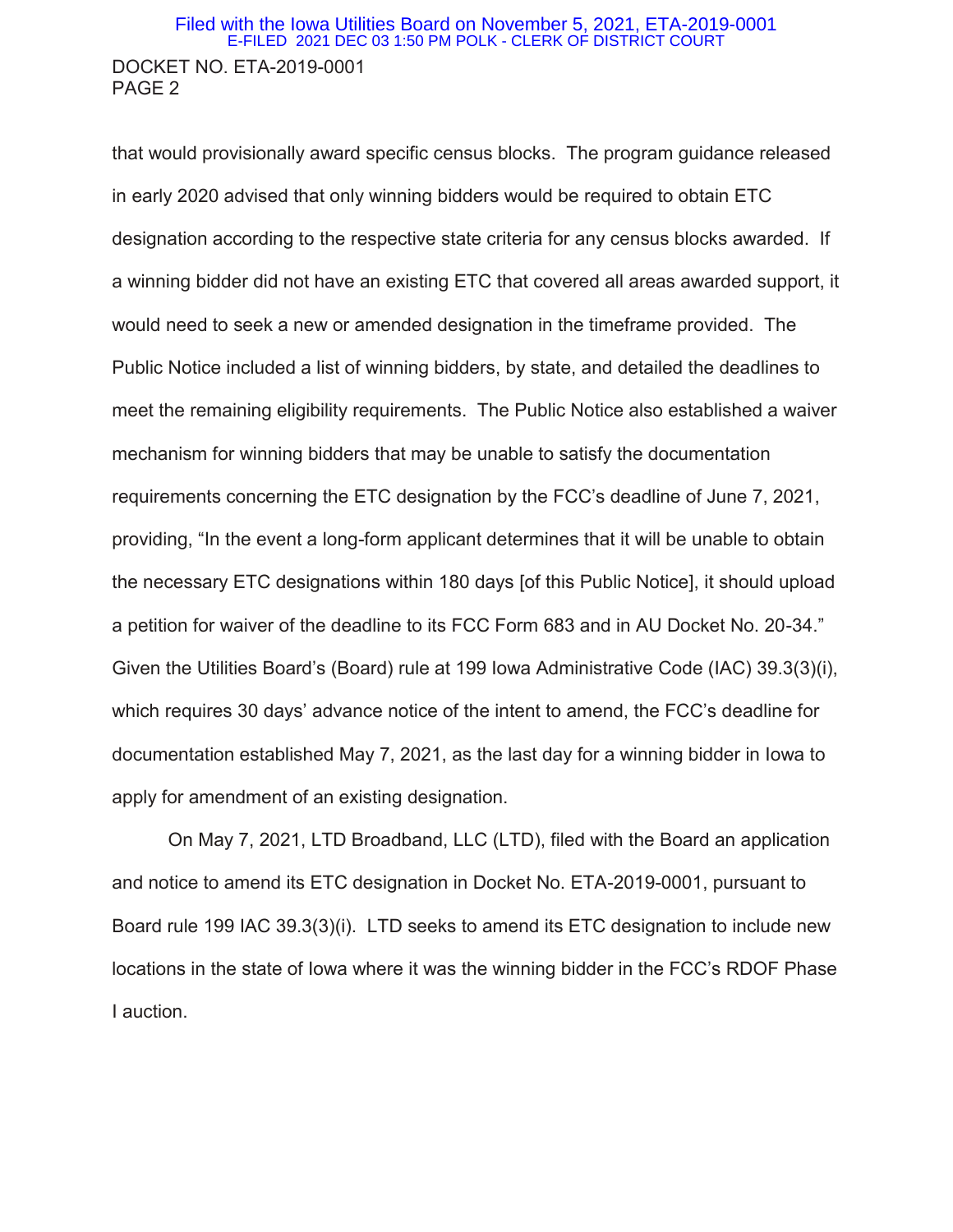#### **LTD HISTORY AS AN ETC**

On January 22, 2019, LTD filed with the Board an application for a new ETC designation, identified as Docket No. ETA-2019-0001. That request was for the purpose of receiving support from a similar federal Universal Service Fund (USF) program, the Connect America Fund II (CAF II), in which it was awarded support from the CAF II Phase II Auction to deploy broadband and voice communications, as well as Lifeline support. In the January 22, 2019 application, LTD explained it was seeking ETC designation for the census blocks for which it was allocated funds through the CAF II auction. In response to a request from Board staff (Staff), LTD provided additional information on February 1, 2019, to complete its application. On February 20, 2019, the Board issued an order granting LTD's request for a new ETC designation, based on the finding that LTD had substantially complied with the Board's rules governing designation of ETCs. The Board defined LTD's service area as the census blocks awarded to LTD in the CAF II auction. In the February 20, 2019 order, the Board set out a series of conditions required to retain that designation. As a new carrier in Iowa, LTD was directed by the Board to file a telecommunications service provider registration prior to offering service in Iowa and to comply with the reporting and assessment obligations set forth in Iowa Code and the Board's rules.

On March 23, 2019, LTD filed an annual report as a local exchange carrier; however, LTD did not file the initial registration or any subsequent annual reports as directed by the Board and required by rule until completing a company profile in the Board's new electronic database, IUB 24/7, on May 18, 2021. Upon creation of the company profile in IUB 24/7, LTD filed the outstanding annual report due April 1, 2021,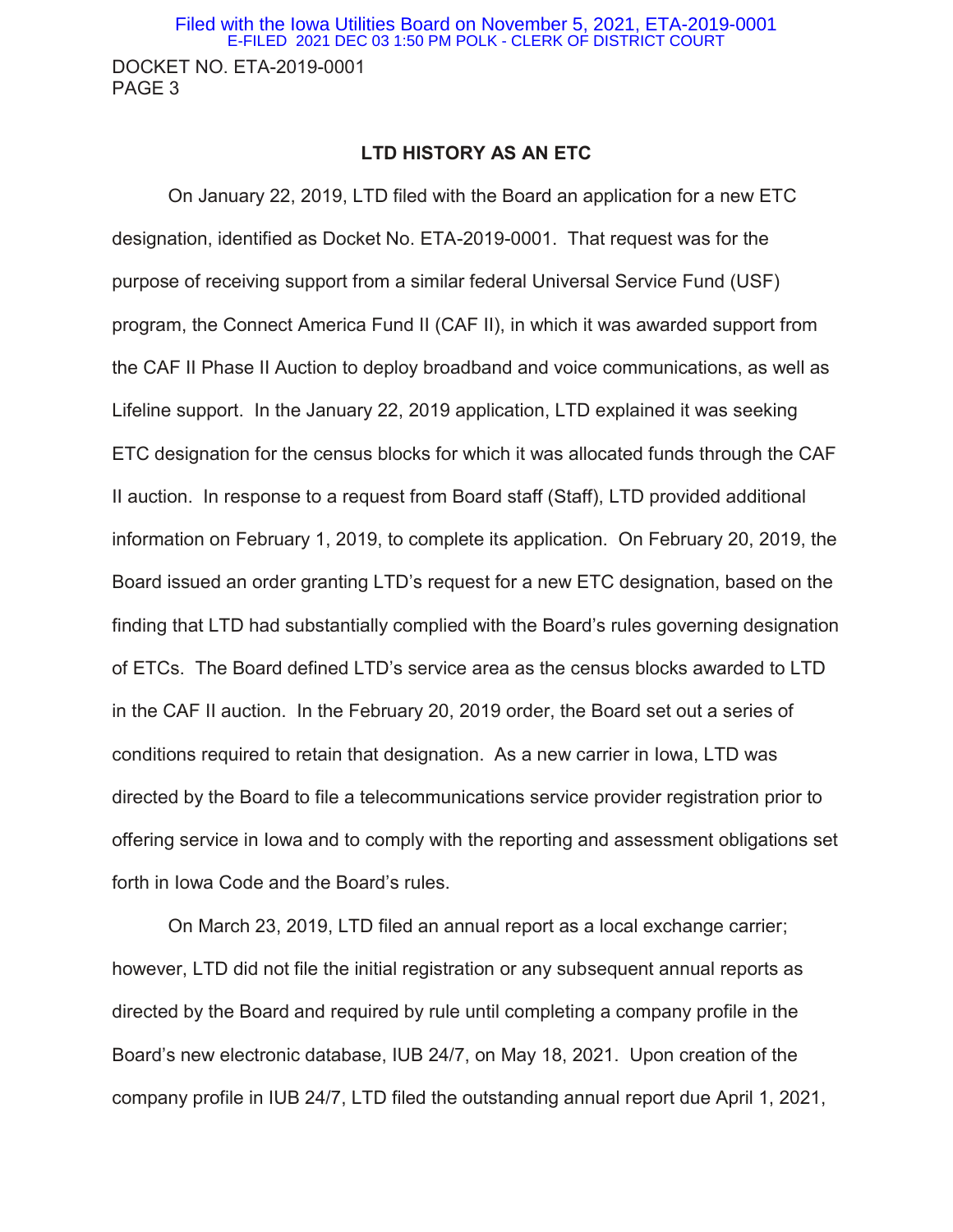## DOCKET NO. ETA-2019-0001 PAGE 4 Filed with the Iowa Utilities Board on November 5, 2021, ETA-2019-0001 E-FILED 2021 DEC 03 1:50 PM POLK - CLERK OF DISTRICT COURT

covering operations during calendar year 2020. The annual report covering operations during calendar year 2019, which would have been made in the Board's electronic filing system in 2020 under Docket No. M-4612, is still outstanding as of the date of this order.

LTD made its first report to the Dual Party Relay Service (DPRS) program on October 4, 2019, and reported zero revenue-producing telephone lines; however, LTD has not consistently filed timely DPRS reports from that point forward and was past due on the payment of its first assessment until July 7, 2021, when it corrected a series of past reports and paid the corresponding amounts due following an inquiry from the Board.

#### **CURRENT APPLICATION TO AMEND DESIGNATION**

In its May 7, 2021 filing with the Board, identified as "Application to Amend Eligible Telecommunications Carrier Designation" (Application), LTD acknowledges that, pursuant to the FCC's rules for the RDOF auction, LTD is required to amend its high-cost ETC designation to include the additional areas covered by its successful RDOF bids, but asserts that 30 days' advance notice is the extent of the Board's requirements to amend found at 199 IAC 39.3(3)(i). In the filing, LTD asserts: "[w]hile the Board's rule establishes no particular requirements other than notice 30 days in advance, and while the Board found LTD Broadband qualified for designation just two years ago, LTD Broadband nonetheless briefly restates the following commitments and information in support of its request." LTD further asserts in its Application that it "has all necessary regulatory authority, having been previously designed [sic] as an ETC by this Board and having been awarded support under the FCC's RDOF." LTD concludes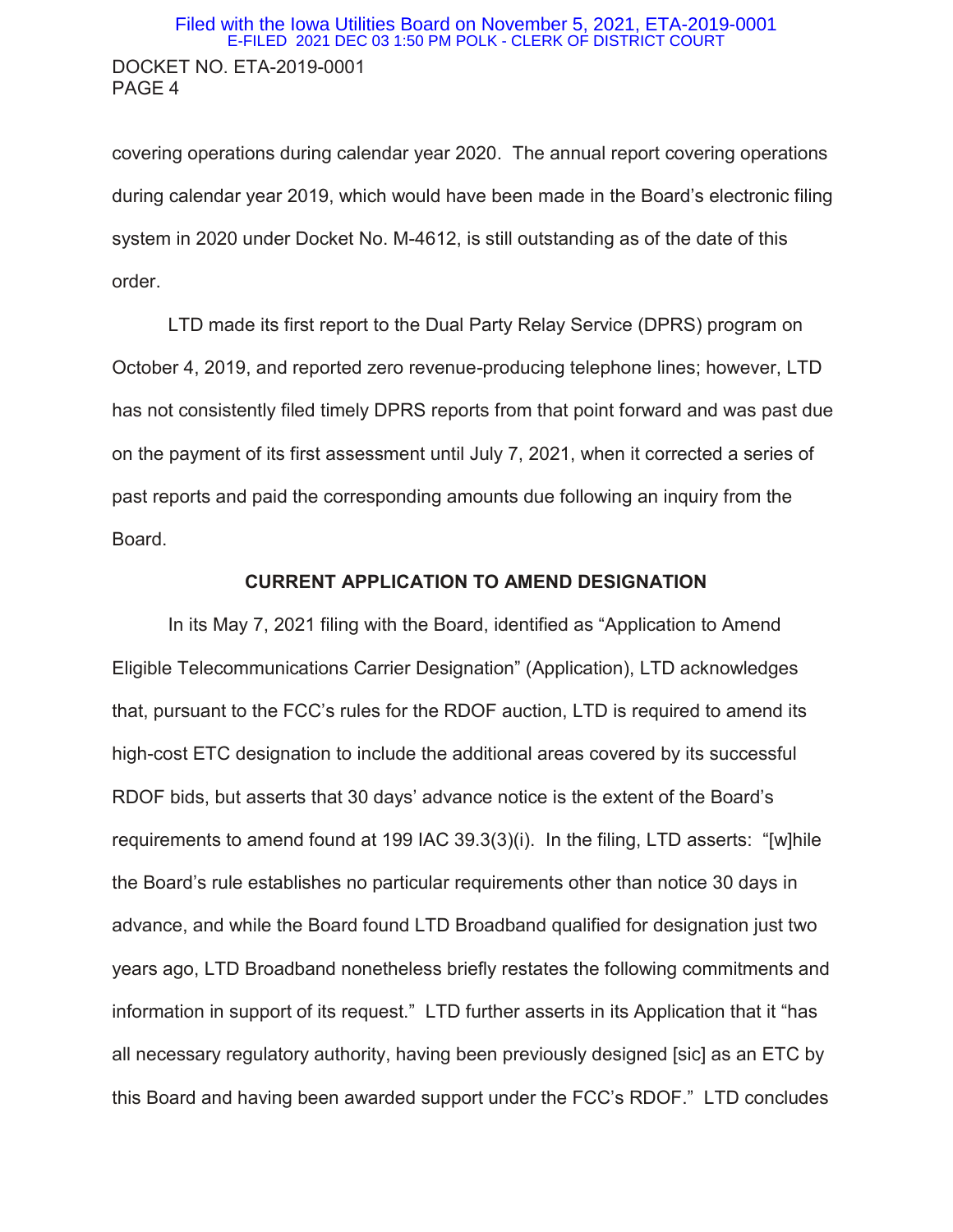# DOCKET NO. ETA-2019-0001 PAGE 5 Filed with the Iowa Utilities Board on November 5, 2021, ETA-2019-0001 E-FILED 2021 DEC 03 1:50 PM POLK - CLERK OF DISTRICT COURT

the Application with a request for an amended designation before the June 7, 2021 deadline set by the FCC, stating in support:

LTD Broadband has gone above and beyond the requirement for a request for amendment to a designation by providing information on the underlying criteria for designation. LTD Broadband has satisfied the FCC of the merits of its Application for support to serve the RDOF CBGs, and the Board just two years ago granted LTD Broadband's full Application for designation as an ETC.

On May 13, 2021, after determining LTD's Application was incomplete, Staff filed a request for additional information, seeking an explanation and information relating to the criteria found in the Board's rules at 199 IAC 39.3(2), specifically lettered subparagraphs "b," "d," "g," and "n." The provision at 199 IAC 39.3(2)(b), concerning a statement of financial and technical qualification to provide the supported service, was deemed insufficient given omissions in the Application and several compliance issues related to its current designation that were outstanding at the time of filing the Application. Specifically, LTD had not complied with the Board's February 22, 2019 order, as LTD had not yet filed a registration as a telecommunications service provider, was past due on its DPRS assessment, and had not yet filed an annual report with the Board for reporting years 2019 and 2020.

On May 18, 2021, LTD filed additional information in Docket No. ETA-2019-0001 and created a company profile in IUB 24/7, which allowed LTD to complete the delinquent registration and file the overdue annual report that was due on April 1, 2021, covering operations in 2020.

On June 4, 2021, the Board determined that LTD's response was insufficient and thus would prevent the Board from rendering a decision until LTD substantially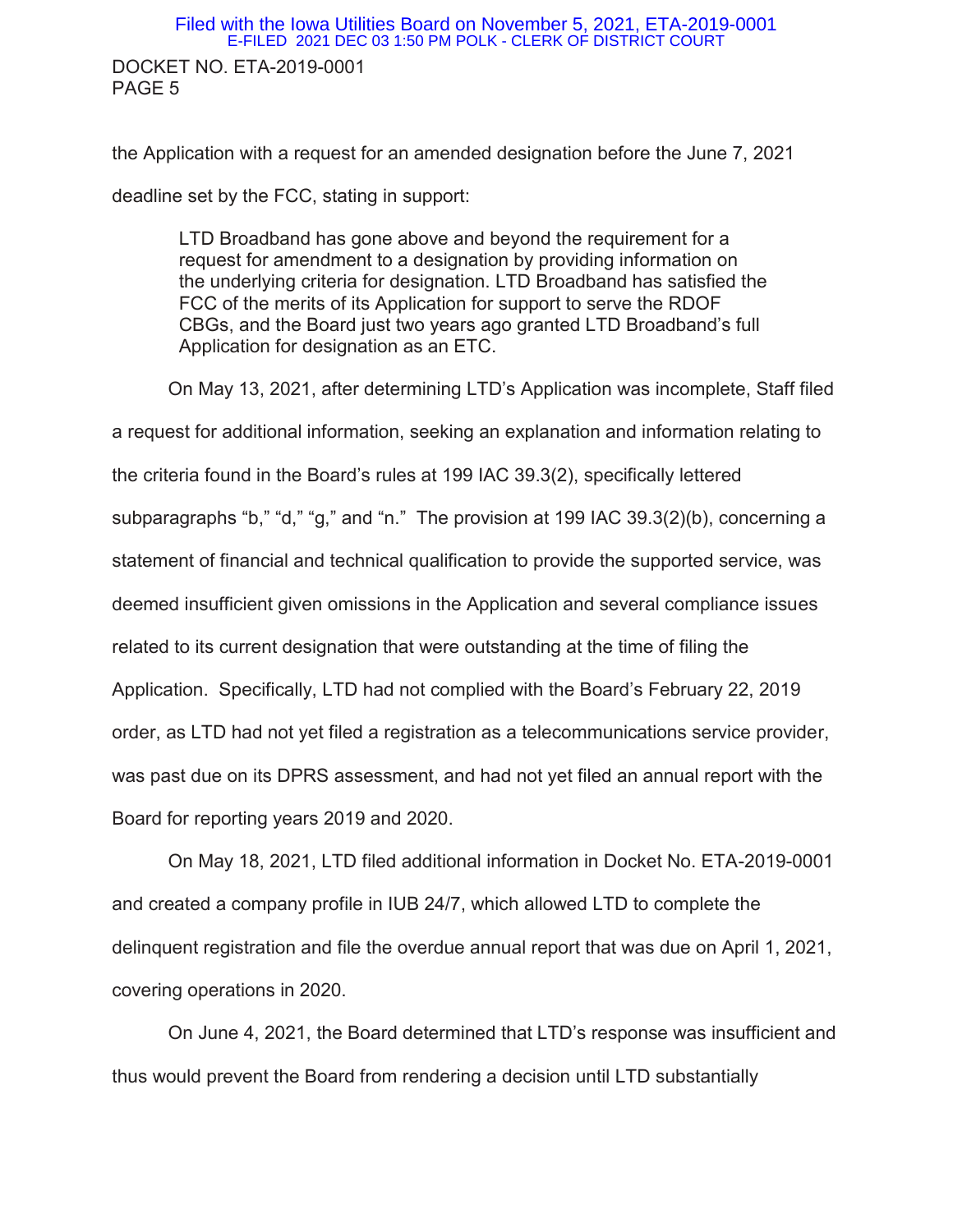## DOCKET NO. ETA-2019-0001 PAGE 6 Filed with the Iowa Utilities Board on November 5, 2021, ETA-2019-0001 E-FILED 2021 DEC 03 1:50 PM POLK - CLERK OF DISTRICT COURT

completed the Application by addressing the outstanding compliance obligations that cast doubt on its ability to undertake the additional responsibilities. Accordingly, also on June 4, 2021, the Board issued an order in Docket No. ETA-2019-0001 seeking additional information concerning the omissions in the Application and requiring LTD to address the remaining outstanding compliance obligations. The Board provided 30 days for LTD to reply, aware that the FCC had established a waiver mechanism that allowed winning bidders to request an extension of time to obtain the designation to give state public utility commissions the opportunity to evaluate the merits of a complete Application. Due to the Independence Day holiday, the deadline to reply carried over to July 7, 2021.

On June 7, 2021, LTD filed a petition for limited waiver with the FCC, seeking additional time beyond the FCC's June 7, 2021 deadline to upload documentation of ETC designation for certain states in which it was awarded census blocks for RDOF. Iowa is included in the list of states subject to the waiver petition. In its waiver petition, LTD states the following to the FCC in reference to its designation in Iowa and

misstates Iowa's regulatory requirements:

As a CAF Phase II recipient for Iowa census blocks, LTD is already designated by the Iowa Utilities Board ("IUB") as an ETC in Iowa (Docket No. ETA-2019-0001). Accordingly, consistent with the IUB's rule at 199 Iowa Administrative Code (IAC) 39.3(3)(i), LTD Broadband was required to provide 30 days' notice before the Commission's June 7 deadline of its intent to amend the ETC designation. LTD Broadband timely filed its ETC amendment on May 7, 2021. In a June 4, 2021 Order Requesting Additional Information, the IUB is requiring LTD Broadband to provide additional information within 30 days. This information relates to LTD Broadband's existing ETC Application. LTD Broadband expects to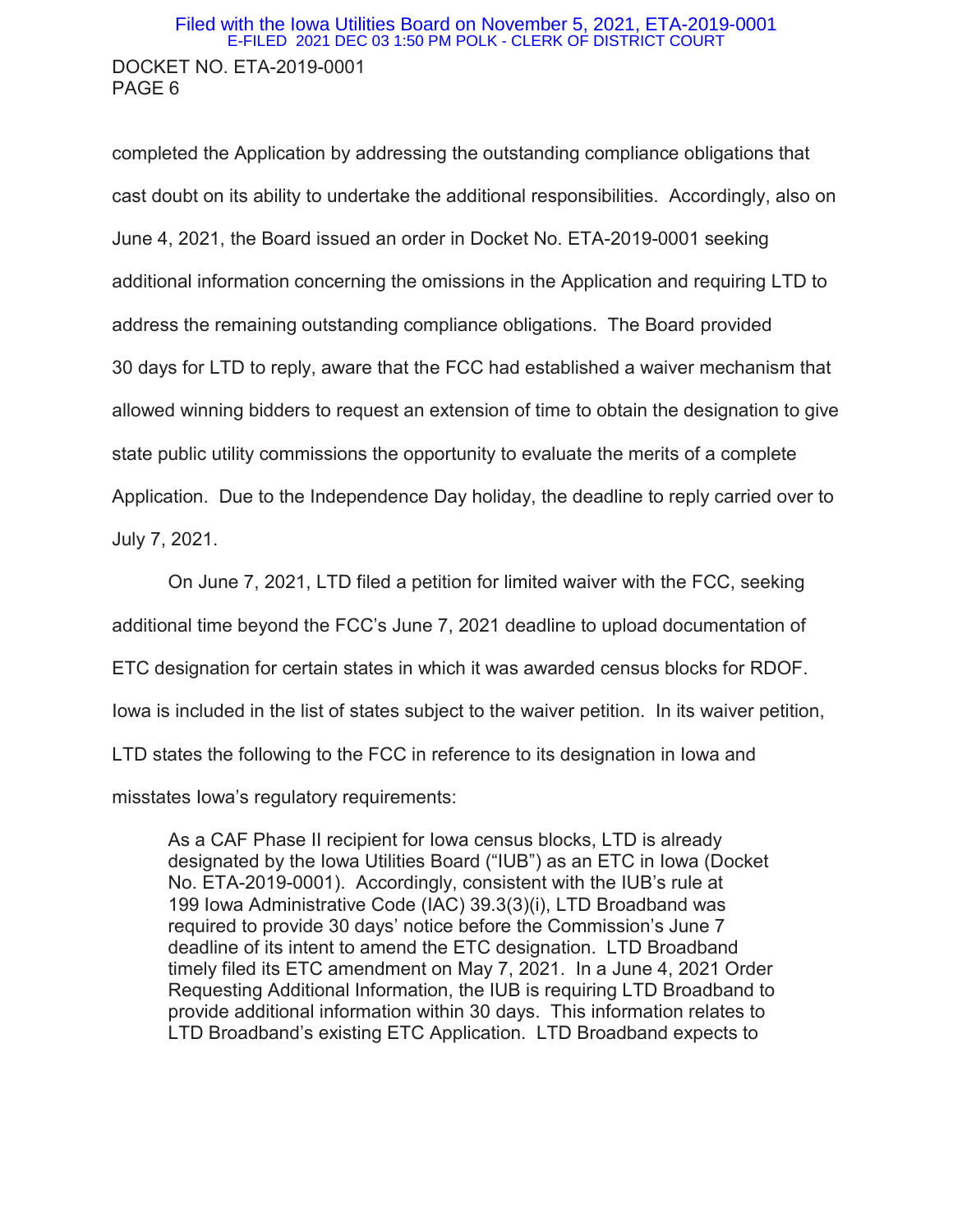# DOCKET NO. ETA-2019-0001 PAGE 7 Filed with the Iowa Utilities Board on November 5, 2021, ETA-2019-0001 E-FILED 2021 DEC 03 1:50 PM POLK - CLERK OF DISTRICT COURT

provide the requested information well within the 30-day time frame, and expects approval of its ETC amendment shortly thereafter.<sup>1</sup>

On July 6, 2021, LTD filed a reply to the Board's June 4, 2021 order, addressing the remaining aspects of the Application. As part of that reply, LTD informed the Board that it had corrected a series of reports to the Dual Party Relay Service program.

On July 26, 2021, the FCC contacted LTD and 196 other carriers by letter regarding certain census blocks presumptively awarded for RDOF support to recommend the carriers assess whether those census blocks should be relinquished to serve the public interest of avoiding duplication. Included in that list were census blocks in Iowa. On August 16, 2021, LTD replied to the FCC with a list of 118 census blocks in Iowa for which it no longer intends to pursue support. The list of census blocks in play is relevant for purposes of an Application to amend an ETC designation as the Board sets the service area. The FCC indicates it will approve defaults via Public Notice, which had not been issued as of the date of this order.

On October 20, 2021, the FCC issued an order (Waiver Order) denying LTD's June 7, 2021 request for waiver of the deadline to submit ETC documentation from three states, including the waiver request related to this Application concerning census blocks in Iowa.<sup>2</sup> In the Waiver Order, the FCC concludes that LTD did not file its petition for designation in Iowa within the FCC's 30-day "good faith presumption" window, did not demonstrate that good cause was shown to justify the FCC's waiver of its ETC

 $\overline{a}$ 

<sup>1</sup> *See* Petition for Limited Waiver of LTD Broadband LLC, AU Docket No. 20-34, WC Docket Nos. 10-90, 19-126 (filed June 7, 2021). Available at: https://ecfsapi.fcc.gov/file/106070476913071/LTD%20Broadband%20ETC%20Waiver%20Request.pdf.

<sup>2</sup> *See* In the Matter of the Rural Digital Opportunity Fund Auction (Auction 904) Rural Digital Opportunity Fund, No. AU Docket No. 20-34, WC Docket No. 19-126 2021 WL 4941602 (OHMSV Oct. 20, 2021). Available at: https://docs.fcc.gov/public/attachments/DA-21-1311A1.pdf.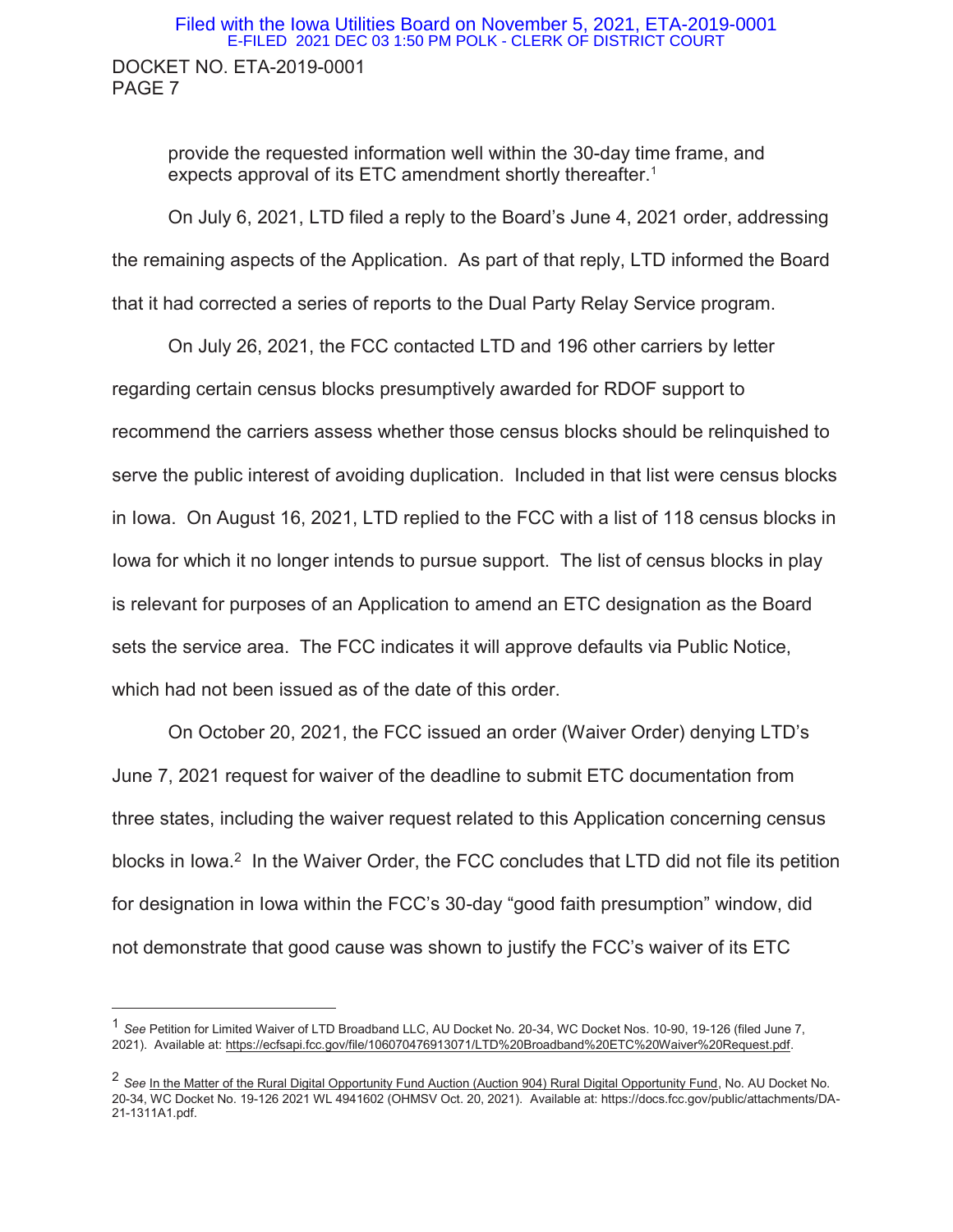DOCKET NO. ETA-2019-0001 PAGE 8 Filed with the Iowa Utilities Board on November 5, 2021, ETA-2019-0001 E-FILED 2021 DEC 03 1:50 PM POLK - CLERK OF DISTRICT COURT

documentation deadline and that it's the sole responsibility of the applicant to

understand the ETC designation rules in each state. The Waiver Order states:

LTD explains that it did not file its ETC designation application in Nebraska until April 28 and in Iowa and North Dakota until May 7, approximately five months after the release of the Auction 904 Closing Public Notice. LTD contends that it waited until those dates to file in these states due to its understanding that each state had a 30-day ETC approval process and that it therefore believed it would obtain ETC designation in all three states by the Commission's June 7 deadline. LTD offers no explanation for why it did not file in these states sooner, or why waiting until the last possible moment to file (even if its assumptions about a 30 day approval process were correct) was a choice warranting waiver.  $3$ 

The FCC concludes by indicating it will release a public notice "in the near future"

finding LTD in default of its bids in Iowa. The Board understands this action by the FCC

may render the Application before the Board moot; however, should LTD decide to

petition the FCC for reconsideration, the Board's evaluation of the Application on the

merits would remain relevant.

No objections have been filed in this docket.

#### **LEGAL STANDARDS**

Federal law establishes certain requirements in 47 U.S.C. § 214(e) that common carriers must satisfy in order to receive federal universal service support; 47 U.S.C. § 214(e)(2) places the duty to designate carriers on state commissions, and Iowa Code § 476.95B provides: "The board may exercise any powers reserved or delegated to the state by the federal Telecommunications Act of 1996 or any other federal law, rule, or order thereunder, and may hear and resolve any dispute arising thereunder . . ." The Board's subrule at 199 IAC 39.3(1) implements that authority and provides that, "if an applicant requests an expedited ruling from the board on an application to be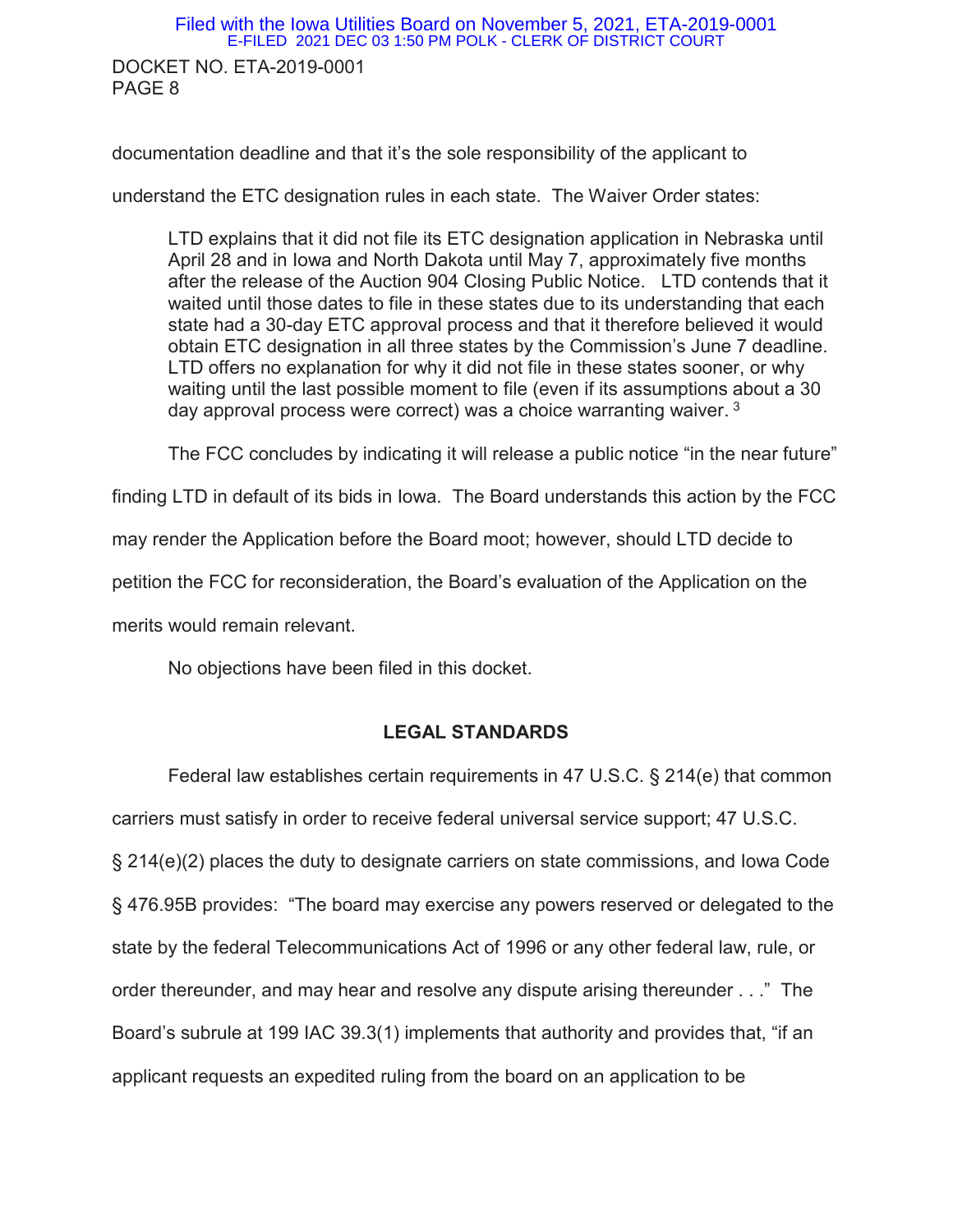## DOCKET NO. ETA-2019-0001 PAGE 9 Filed with the Iowa Utilities Board on November 5, 2021, ETA-2019-0001 E-FILED 2021 DEC 03 1:50 PM POLK - CLERK OF DISTRICT COURT

designated as an ETC or on an amendment to an existing ETC designation, the applicant shall specify why an expedited process is necessary and why an expedited review would not be contrary to the public interest." Board paragraph 199 IAC 39.3(3)(i) governs amendments to existing ETC designations and includes a minimum notice requirement that the carrier provide notice of the expansion 30 days in advance and certify that the carrier intends to amend its designation to serve as an ETC in the expanded area. Finally, Board subrule 39.3(2) sets out the Board's application criteria to be designated as an ETC to qualify for support from the federal USF in a particular geographic service area.

In order to receive support from RDOF for the new locations described in its Application, LTD must amend its ETC designation to include the new locations. LTD filed the Application pursuant to 47 U.S.C. §§ 214(e)(2) and (3), requesting that the Board amend its existing designation as an ETC, to be eligible under 47 CFR § 54.201(d) to receive high-cost federal USF support under the FCC's new RDOF program. Participation in RDOF requires adherence to deployment obligations, service milestones, reporting requirements, and performance targets to remain eligible. While the FCC assumes the primary role of overall program oversight, federal law at 47 CFR § 54.320(c) notes that noncompliance by a support recipient may subject the recipient to a variety of sanctions, including potential revocation of ETC designation. For those reasons, the Board also evaluates compliance history when reviewing Applications to amend for service to a new area that will be supported by public funds. The Application criteria provided in 199 IAC 39.3(2) apply uniformly to those seeking a new or amended ETC designation. As the Board's previous approval was based primarily upon a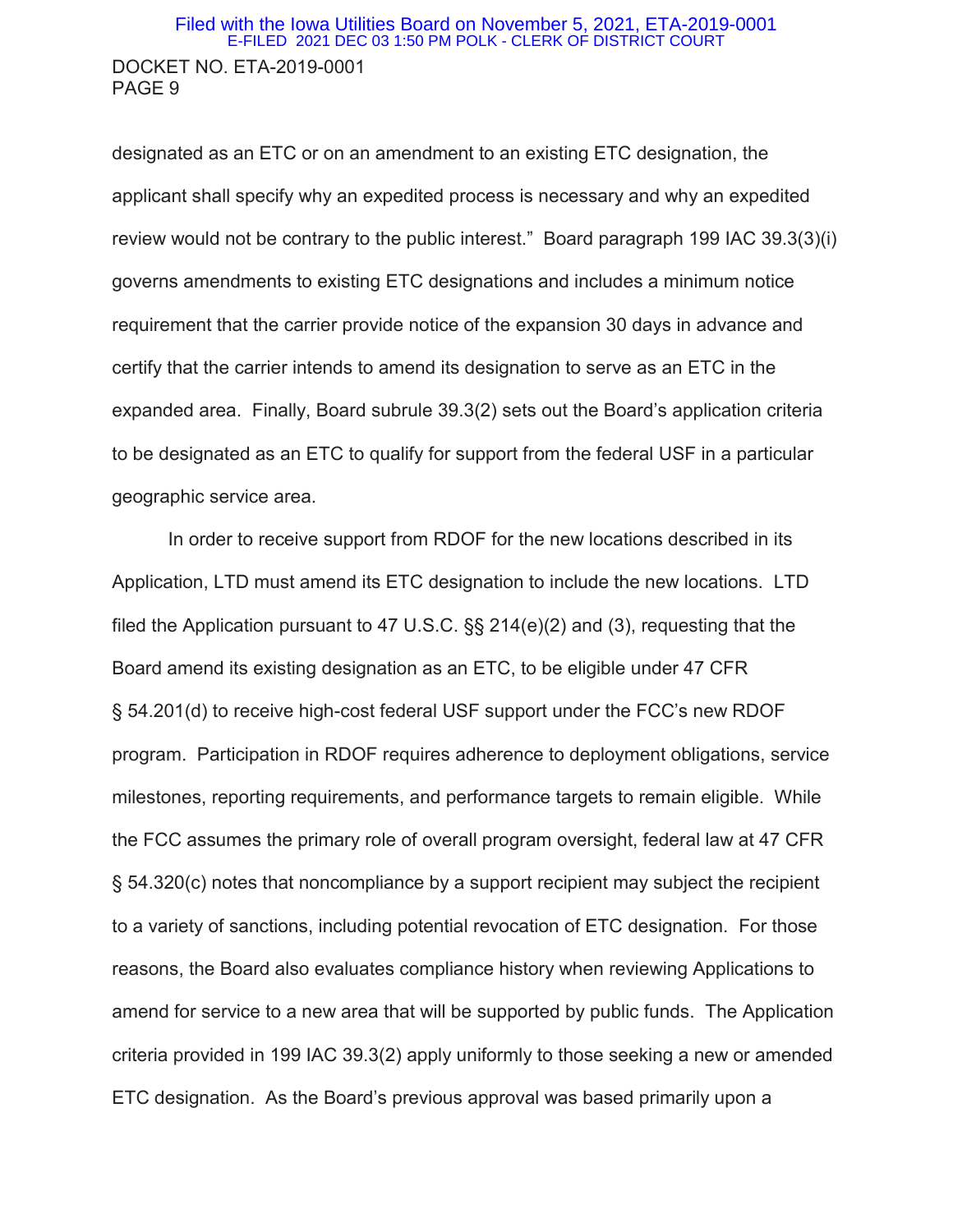## DOCKET NO. ETA-2019-0001 PAGE 10 Filed with the Iowa Utilities Board on November 5, 2021, ETA-2019-0001 E-FILED 2021 DEC 03 1:50 PM POLK - CLERK OF DISTRICT COURT

certification of future compliance, a current review of compliance with 199 IAC 39.3(2) is also carried out to ensure LTD's continued eligibility for ETC designation. As part of that compliance review, the Board evaluates adherence with applicable rule and Code provisions, specifically 199 IAC 23.1(2) requiring the filing of an annual report; 199 IAC 39.7(3)(c) concerning the annual filing of affidavits from carriers seeking to continue receiving high-cost support; 199 IAC 39.3(2)(m) requiring ETCs to contribute to DPRS; and Iowa Code § 476.95A, which requires registration as a telecommunications service provider, as defined in Iowa Code § 476.103, prior to offering service in Iowa. The requirement to register is a standard for all carriers that fit that definition, not only those that take on the additional responsibilities that come with designation as an ETC.

#### **BOARD DISCUSSION**

The Board begins by noting the incongruence between LTD's assertion that it has all regulatory approvals needed and its filing of an Application requesting approval through Board action. It is not clear to the Board why LTD would need a waiver from the FCC if LTD had all required regulatory approvals at the time it filed notice of intent to amend with the Board. If that were the case, there would be no need for an Application to the Board for an amended designation, no need to petition the FCC for a waiver of the deadline to evidence the adequacy of its designation, and no need to wait for this order determining the outcome of the request. The Board is left to conclude that either LTD significantly misunderstands its regulatory requirements or is attempting to mislead the agencies charged with evaluating eligibility, with both scenarios casting serious doubt on the appropriateness of granting the request to amend. Therefore, despite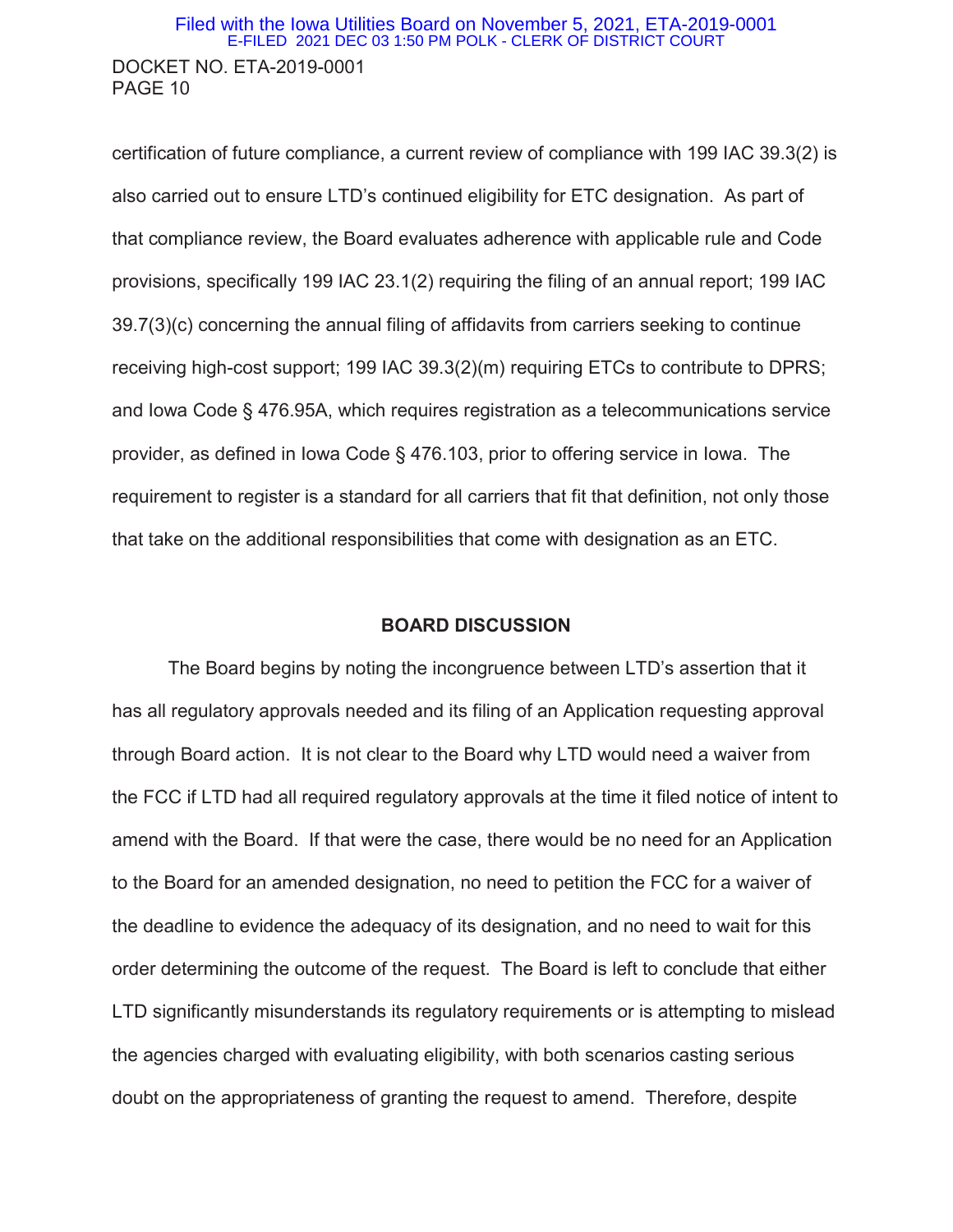LTD's assertions to the Board and FCC concerning the legal standards that apply, the Board reviews this Application using the Board's interpretation of chapter 39 of its rules. Using that standard, the Board concludes that both a notice of intent and an application are required to amend an ETC designation, thus LTD's filing will be treated as an application pursuant to 199 IAC 39.3(2).

#### **NOTICE OF INTENT TO AMEND ETC DESIGNATION**

LTD's filing on May 7, 2021, provided the Board with notice 30 days in advance of its intent to expand service as an ETC in new service areas for the purpose of receiving support from the RDOF Phase I auction. Although the Board's rules require the request to amend and notice of expansion to be filed at least 30 days in advance, the Board notes carriers are permitted to file with the Board as soon as the FCC notifies carriers of their presumptive award. The Board's rules would not preclude an Application prior to a presumptive award if later augmented to provide the specific census blocks to identify the geographic service area for the expanded designation. Accordingly, the Board does not consider filing the notice and an incomplete Application on the last day to "go above and beyond." The Board finds that while LTD satisfied the notice requirement of 199 IAC 39.3(3)(i), the Application required by that rule was incomplete until July 7, 2021, when the Application criteria specified in 199 IAC 39.3(2) were substantially fulfilled.

#### **APPLICATION TO AMEND ETC DESIGNATION**

Given the omissions in the Application at the time of filing on May 7, 2021, and unaddressed in LTD's May 18, 2021 reply to Staff, the Board was not in a position to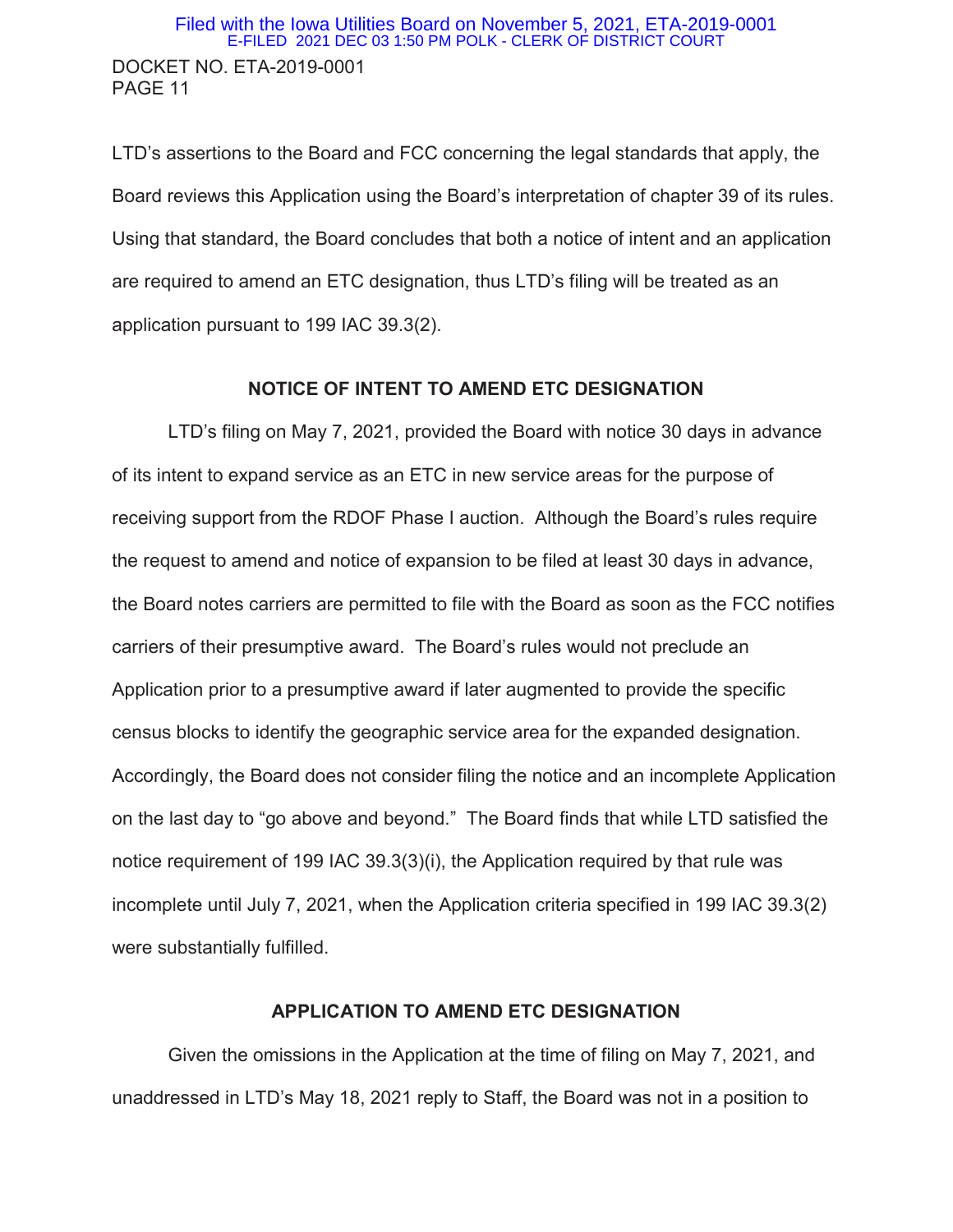## DOCKET NO. ETA-2019-0001 PAGE 12 Filed with the Iowa Utilities Board on November 5, 2021, ETA-2019-0001 E-FILED 2021 DEC 03 1:50 PM POLK - CLERK OF DISTRICT COURT

render a decision on the Application until it was made complete by LTD on July 7, 2021. Upon receipt of a complete Application, the Board evaluated whether the information submitted by LTD in this docket demonstrates LTD's capability to successfully assume the additional responsibilities of an ETC in the 3,798 census blocks for which it was the winning bidder in the RDOF Phase I auction.

The ETC designation is intended to signal that a carrier can carry out the supported services, manage the additional regulatory responsibilities in place to safeguard consumers and public funds, and achieve the policy goals intended. The Board has granted requests for a new or amended designation even when an applicant's initial filing is incomplete, if the omissions are adequately addressed in the time frame allotted. In this docket in 2019, the Board granted LTD's request for a new designation after finding LTD's application was made substantially complete following the filing of additional information. Following suit with that approach, the Board notes that nearly every other applicant related to RDOF had a few omissions initially, but there is no one criterion that will automatically disqualify an applicant. Rather, completed ETC applications are considered in the context of the applicant's history of compliance, to estimate the potential for future success. Where an Application is made complete and the compliance history demonstrates candor to the regulatory body, including prompt corrective action, the Board is inclined to approve a request to expand.

Against that backdrop, LTD's Application stands out for many reasons. It was filed on the last day, was obviously incomplete when filed, and had the tone of a courtesy filing, yet even LTD's appeal for expedited review from the Board was insufficient. LTD requested the Board act on the Application before June 7, 2021, but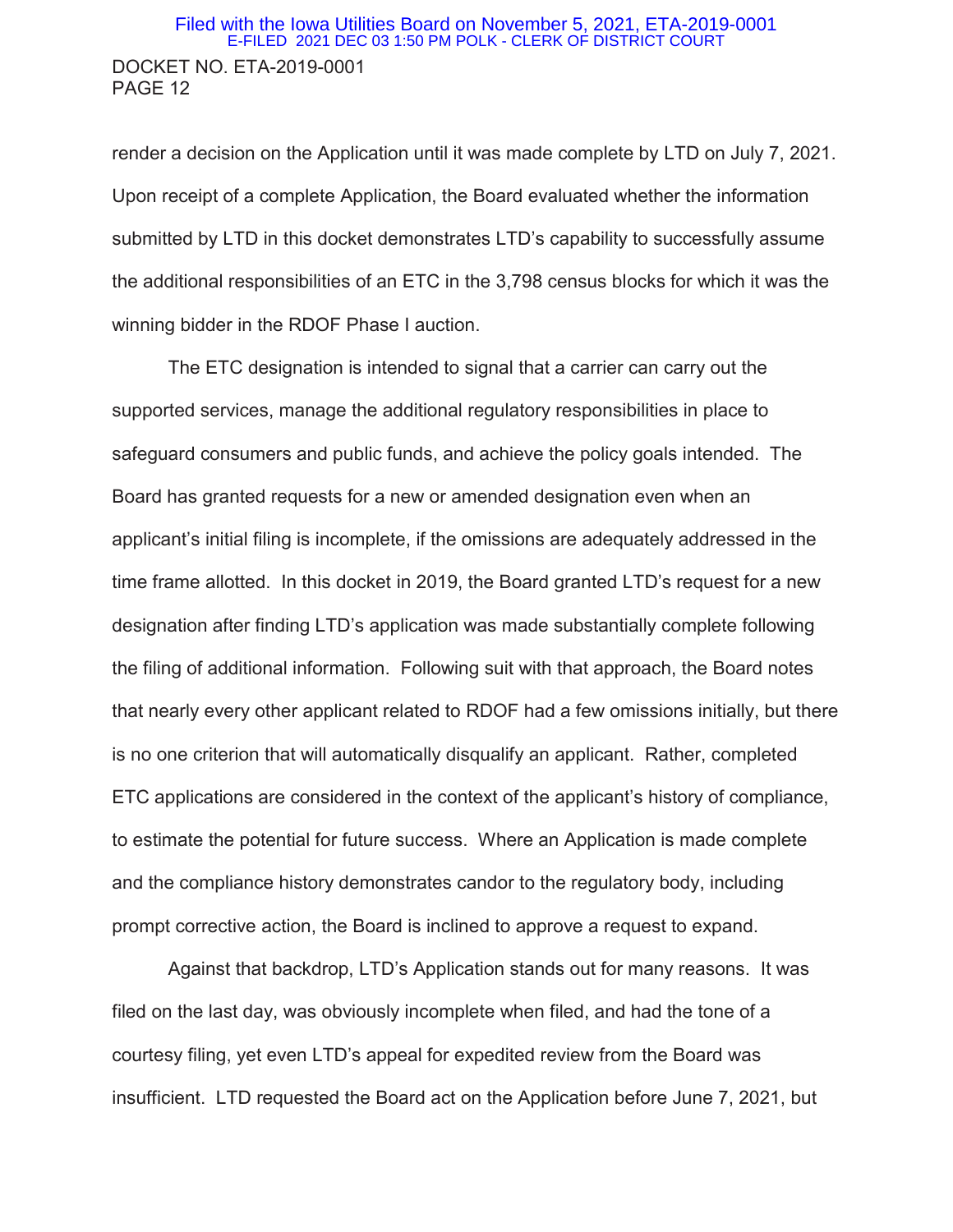## DOCKET NO. ETA-2019-0001 PAGE 13 Filed with the Iowa Utilities Board on November 5, 2021, ETA-2019-0001 E-FILED 2021 DEC 03 1:50 PM POLK - CLERK OF DISTRICT COURT

failed to articulate why an expedited process was necessary and why an expedited review would not be contrary to the public interest as expressly required in the Board's subrule at 199 IAC 39.3(1). The Board further notes that LTD was essentially asking to waive the Board's 30-day notice requirement, not merely expedite a proceeding that otherwise fell within the timelines set forth in rule. The Board's rule at 199 IAC 1.3 governs waivers of rules and provides: "In response to a request, the board may grant a waiver from a rule adopted by the board, in whole or in part, as applied to a specific set of circumstances, if the board finds, based on clear and convincing evidence," that the four factors defined in the rule to support a waiver are met. While the Board will not decide a waiver request that wasn't expressly made, the Board notes it still has discretion to decline a properly made waiver request upon consideration of "all relevant factors."

Beyond the procedural flaws in LTD's Application, the company's responses to Board inquiries in Docket No. M-4612 and this docket illustrate that LTD has routinely submitted regulatory filings with obvious errors, if filings were submitted at all. The Board strives to minimize the administrative burden on the entities it regulates. The timely filing of these types of reports and the accuracy of the information communicated therein is especially important in a self-reporting environment. To the extent that the Board and FCC are regulatory bodies that assist with carrying out public policy goals by the policymakers that enact them, the Board is compelled to note that these regulatory filings serve an important regulatory purpose and are not merely paperwork.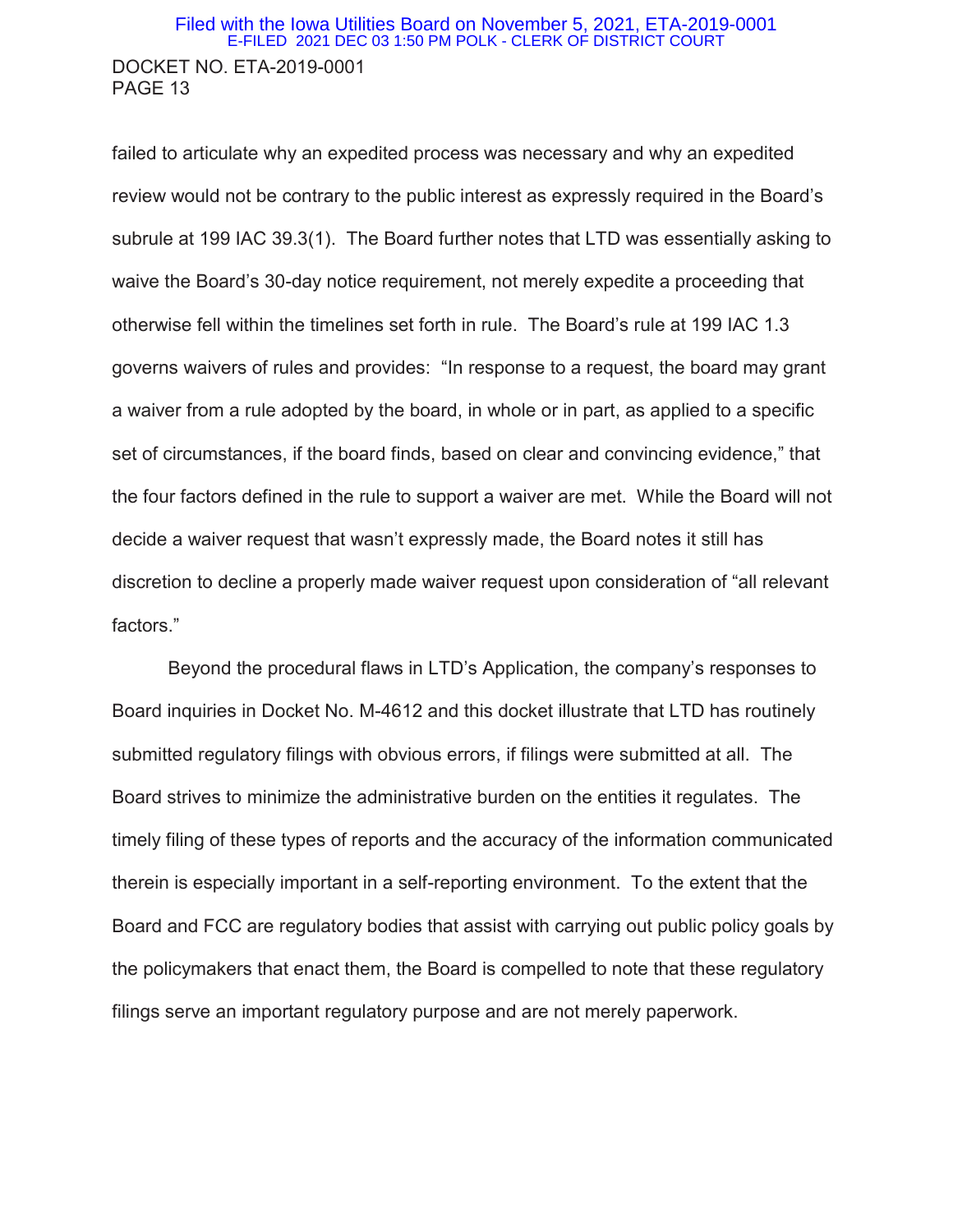#### DOCKET NO. ETA-2019-0001 PAGE 14 Filed with the Iowa Utilities Board on November 5, 2021, ETA-2019-0001 E-FILED 2021 DEC 03 1:50 PM POLK - CLERK OF DISTRICT COURT

Both LTD's application for the original designation and the present one to amend contain a certification that LTD will contribute to the DPRS, as required by the Board's rules at 199 IAC 39.3(2)(m). LTD's first report to the DPRS program was made timely and covered 1QFY20 (July 1, 2019, through September 30, 2019), which was approximately six months after the Board granted the original designation. From that point forward, however, LTD generally reported timely, but appears to have filed inaccurate information based on the corrections made on July 7, 2021, after prompting by the Board. At the time of each filing, there was no basis to presume that the selfreports were inaccurate. For the quarter covering January 1 through March 31, 2021, LTD reported revenue-producing lines and thus triggered an assessment that was due on April 30, 2021. As of June 4, 2021, LTD was past due on the payment of that assessment, even though it had filed this pending Application in which it made assurances to the Board that it was prepared to expand its regulatory and service obligations. It was not until the Board requested additional information concerning that history for consideration of the present Application that LTD corrected every report filed. The disconnect in LTD's assertions versus actions factored into the Board's request for additional information to make the current Application complete. The DPRS program exists to provide telephone accessibility to Iowans who are deaf, hard of hearing, deafblind, or have difficulty speaking. The DPRS program is funded by the entities that generate revenue from telecommunications service lines and the Board carries out the administrative aspect of collecting that assessment to ease the burden on the carriers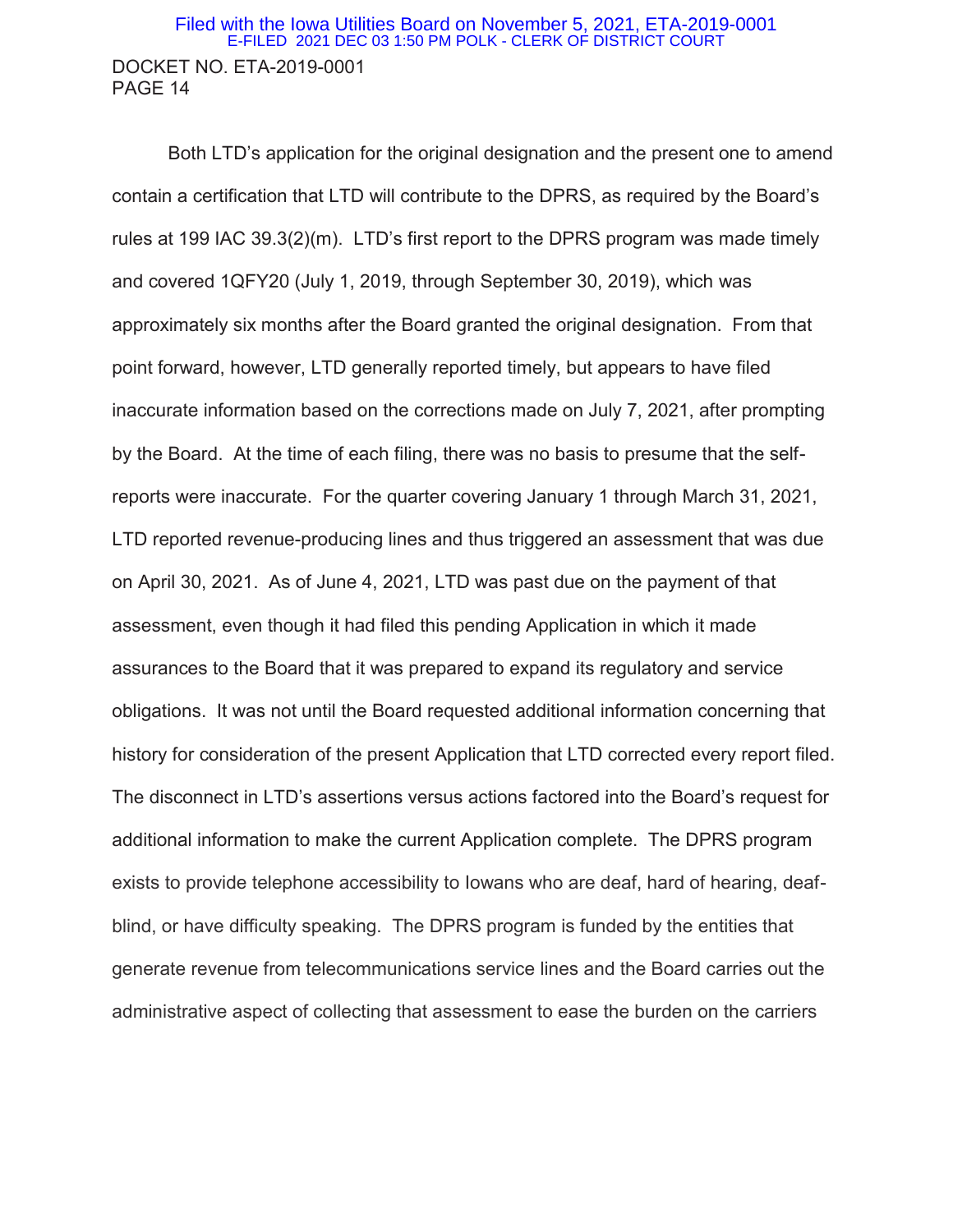## DOCKET NO. ETA-2019-0001 PAGE 15 Filed with the Iowa Utilities Board on November 5, 2021, ETA-2019-0001 E-FILED 2021 DEC 03 1:50 PM POLK - CLERK OF DISTRICT COURT

themselves. While the assessment amount overdue was small, there is no *de minimus* exception and the Board's facilitation of electronic reporting makes compliance with that provision straightforward for carriers. It is for this reason that the Board takes seriously LTD's history of inconsistent compliance with this provision, as the regulatory burden is minimal and the consequence of failing to uphold the obligation ETCs pledge to carry out impacts the rest of the industry, the Board, and most importantly, the Iowans served by the program.

Pursuant to the Board's rules at 199 IAC 23.1(2) and 23.2(6), an annual report is required to be filed with the Board by April 1 of each year; the information provides the Board with current contact information and is required to determine the telecommunications service provider's share of an industry assessment to cover Board expenses. On March 23, 2019, LTD filed its first annual report in its company docket, Docket No. M-4612, in the Board's electronic filing system (EFS). In that annual report, LTD indicated it was a local exchange carrier. That report covered calendar year 2018 and was timely filed pursuant to the Board's February 20, 2019 order. That was the last annual report filed until pressed by the Board for purposes of this Application.

LTD's March 23, 2019 annual report characterized its operations as those of a local exchange carrier, which affirmed the Board's February 20, 2019 order granting designation and directing LTD to comply with Iowa Code § 476.95A by submitting a telecommunications service provider registration prior to offering service in Iowa. On May 18, 2021, following the inquiry from Staff, LTD finally created a company contact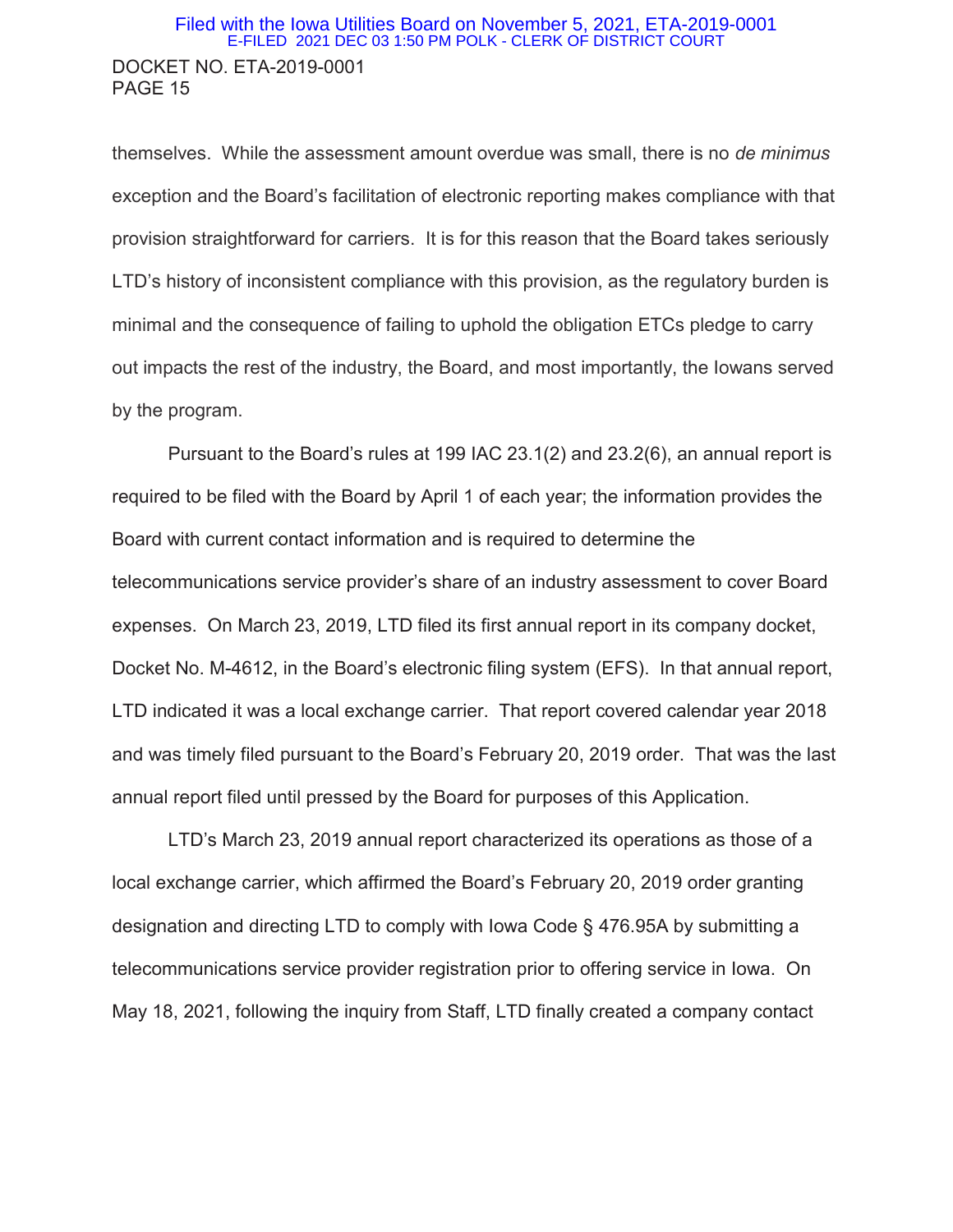## DOCKET NO. ETA-2019-0001 PAGE 16 Filed with the Iowa Utilities Board on November 5, 2021, ETA-2019-0001 E-FILED 2021 DEC 03 1:50 PM POLK - CLERK OF DISTRICT COURT

profile in IUB 24/7, where LTD again characterized its operations as those of a local exchange carrier, among other elections. Creation of that company contact profile afforded LTD with the current means to satisfy its outstanding obligation to register with the Board and file the overdue annual report due on April 1, 2021, to cover operations in 2020. LTD has yet to file the other outstanding delinquent annual report, which would cover operations in 2019, in the Board's EFS.

The Board's decision in this Application, however, is not based on that initial impression nor isolated acts of noncompliance. It is that inconsistent history of compliance, coupled with LTD's representations to the Board and FCC about that history for purposes of this Application, as well as the scale of the additional responsibility LTD seeks to take on, that the Board finds more concerning from a public interest standpoint. The record in this docket does not merit the expansion of a credential that signals to the public that LTD has evidenced the technical and financial capabilities required to carry out the public interest obligations of those entrusted with federal funds. LTD's responses and actions lack the candor that the Board would expect from a carrier seeking to evidence the expertise to take on this degree of expansion. The Board notes that a decision to deny expansion of the credential does not disturb LTD's current designation; however, the record developed may suggest a need for additional compliance monitoring of LTD's existing designation.

For the reasons stated above and supported by the record established in this docket, the Board will deny LTD's Application to Amend Eligible Telecommunications Carrier Designation filed on May 7, 2021. To ensure that the FCC has an accurate